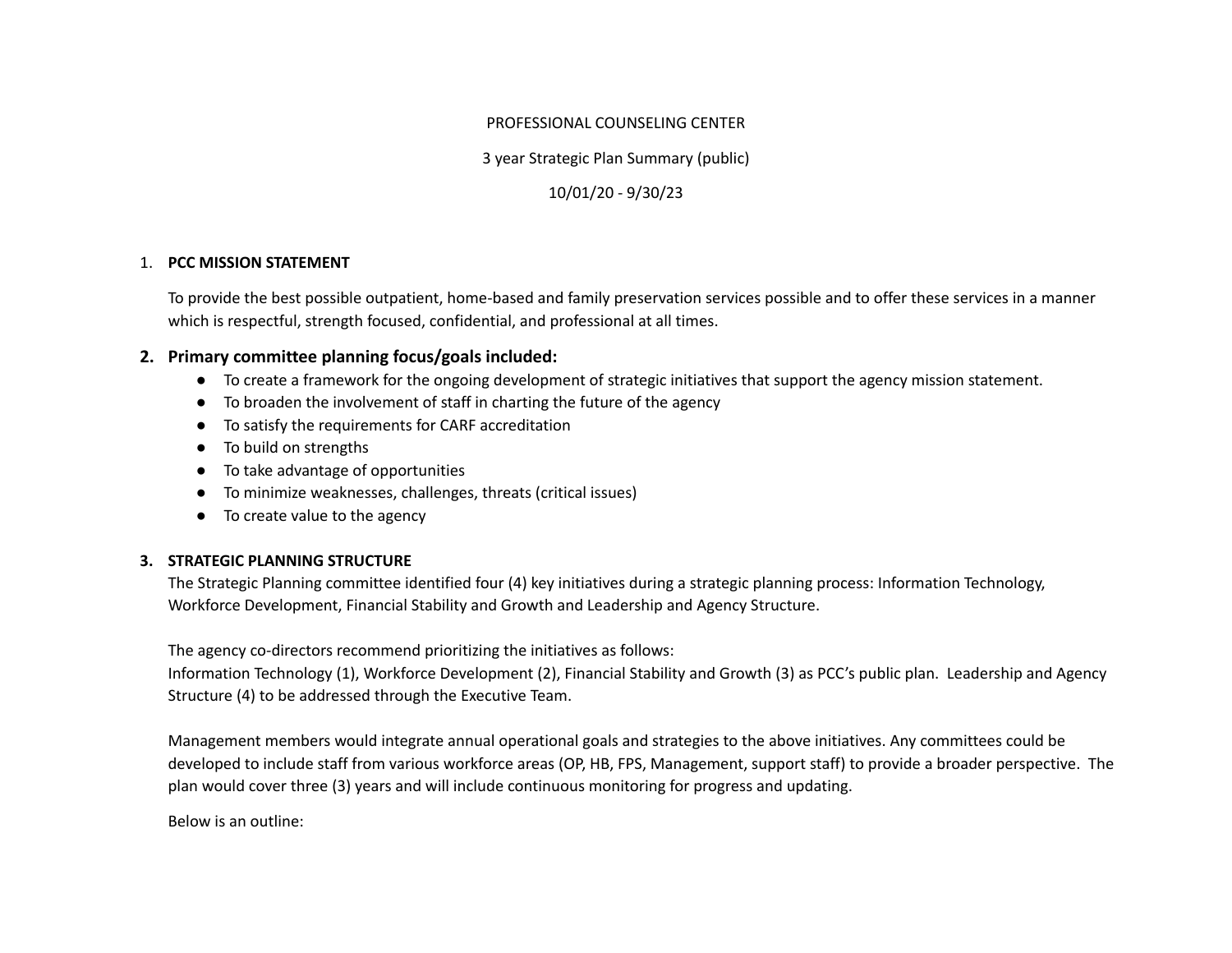#### **INFORMATION TECHNOLOGY**

Information Technology Planning would address these key questions:

- How should PCC further develop its IT infrastructure to support service delivery in non-traditional locations (telehealth counseling, Family preservation staff, Home Based clinicians)?
- How should PCC better distribute IT tasks across the organization, decreasing dependence on a small number of staff? Should we hire skilled staff, make use of current staff with aptitude for IT? Should PCC consider outsourcing selected IT tasks, such as copier leasing?
- How should PCC regularly evaluate existing software to ensure that agency goals are still being served best by these systems?

One of the major tasks in the next few years will be to create seamless and secure processes (HIPPA) for staff who work outside the office, whether at home, on the road or in client homes to improve worker productivity and effective service delivery.

A chief task of this committee will be to anticipate and react to the various challenges that Google Suite services will bring

#### **WORKFORCE DEVELOPMENT**

Workforce development planning would address these key questions:

- What strategies should PCC employ to recruit and retain the professional and support staff essential to our mission?
- How does PCC improve compensation administration to achieve both improved workforce efficiency and high staff satisfaction?
- How does PCC formalize its existing processes (or develop new ones) for improved training, cross training, and succession planning?

Another key question would be the issue of how compensation is determined. For example, one approach would be to track PCC rates of pay as a percentage of salary levels paid by these larger employers. If we knew that our advantages allow us to retain staff while paying only 90% of the rates paid by competitors --- but that we lose staff when paying only 80% --- it would point to a clear strategy for salary administration. Other approaches would also be analyzed.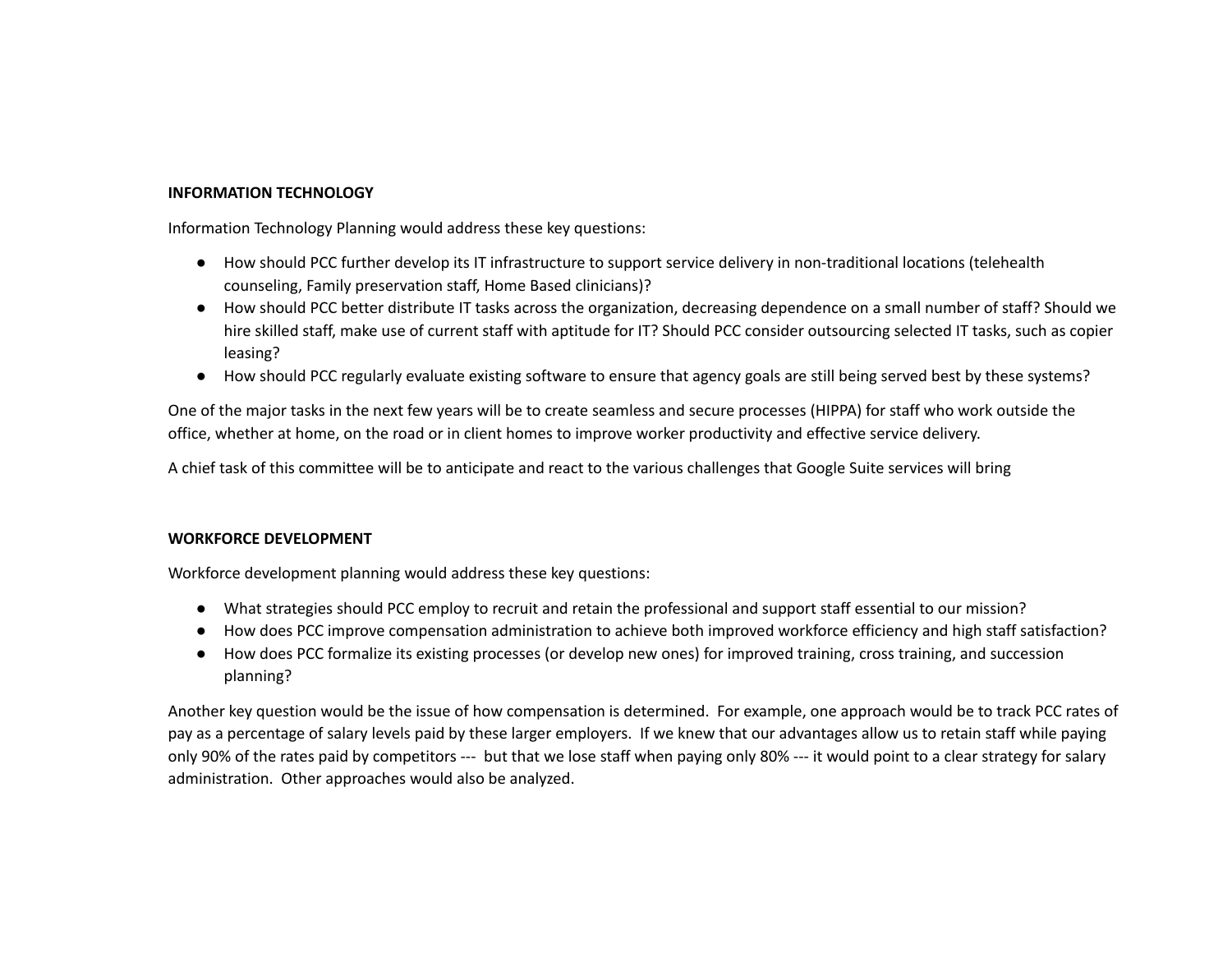Another task for this group would be to look at how clinicians are paid. A focus on converting clinicians from salaried compensation to fee split compensation. This approach has proven to be a good move for both PCC and staff. It will be important that we not simply 'lock in' fee split percentages. There may be a variety of possible approaches --- rates of pay tied to volume goals, premiums for non-traditional hours, incentives tied to work at home, etc. --- are a few examples of this.

Compensation administration with our salary grid allows for comparison of rates of pay across various worker categories. However, a process needs to be created that formalizes the use of this tool, to ensure that managers across the different programs are advancing rates of pay in similar patterns, using similar analyses.

#### **FINANCIAL STABILITY AND GROWTH**

The Financial Stability and Growth Group would address these and other questions:

- How can PCC maximize its OP and HB referrals to make the best use of available staff time and office resources?
- How does PCC better structure its referral base to improve its revenue per unit of clinical service?
- What strategies should be employed to ensure that bids for SOM programs maximize the value of the contracts being pursued?

Key questions for this area could be how best to create a base of clients – a referral base – reducing reliance on low end payers like Medicaid and Beacon Health, while improving referrals from high end payers like Blue Cross and CMH. This group could also consider whether referrals from demographic groups such as military veterans should be pursued more broadly.

This initiative could analyze the payment process, and whether PCC is getting the maximum rates per unit of service delivered from individual payers. This would entail development of a rate research, review, and negotiation strategy to address issues with payers. It would include a review of rates currently being paid for specific clinical services, notably psychiatric services, which continue to generate a net loss for the agency.

Maximizing the use of PCC's limited clinical office space could be a matter for review. This would include building in a greater mix of telehealth services (which do not require PCC office space) to complement on-site service delivery. This initiative would look for ways to improve utilization of existing office space, perhaps with premium payments for weekend usage.

Collections issues would be another area for attention. For example, eliminating barriers to the use of the electronic patient portal could be the job of this work group.

The bid process for FPP contracts should be formalized to ensure that PCC is successful, both in earning contract bids and in gaining maximum benefit from them. This would entail improving the processes for rate determination, as well as reviewing the processes after the fact to assess the degree to which those processes were effective.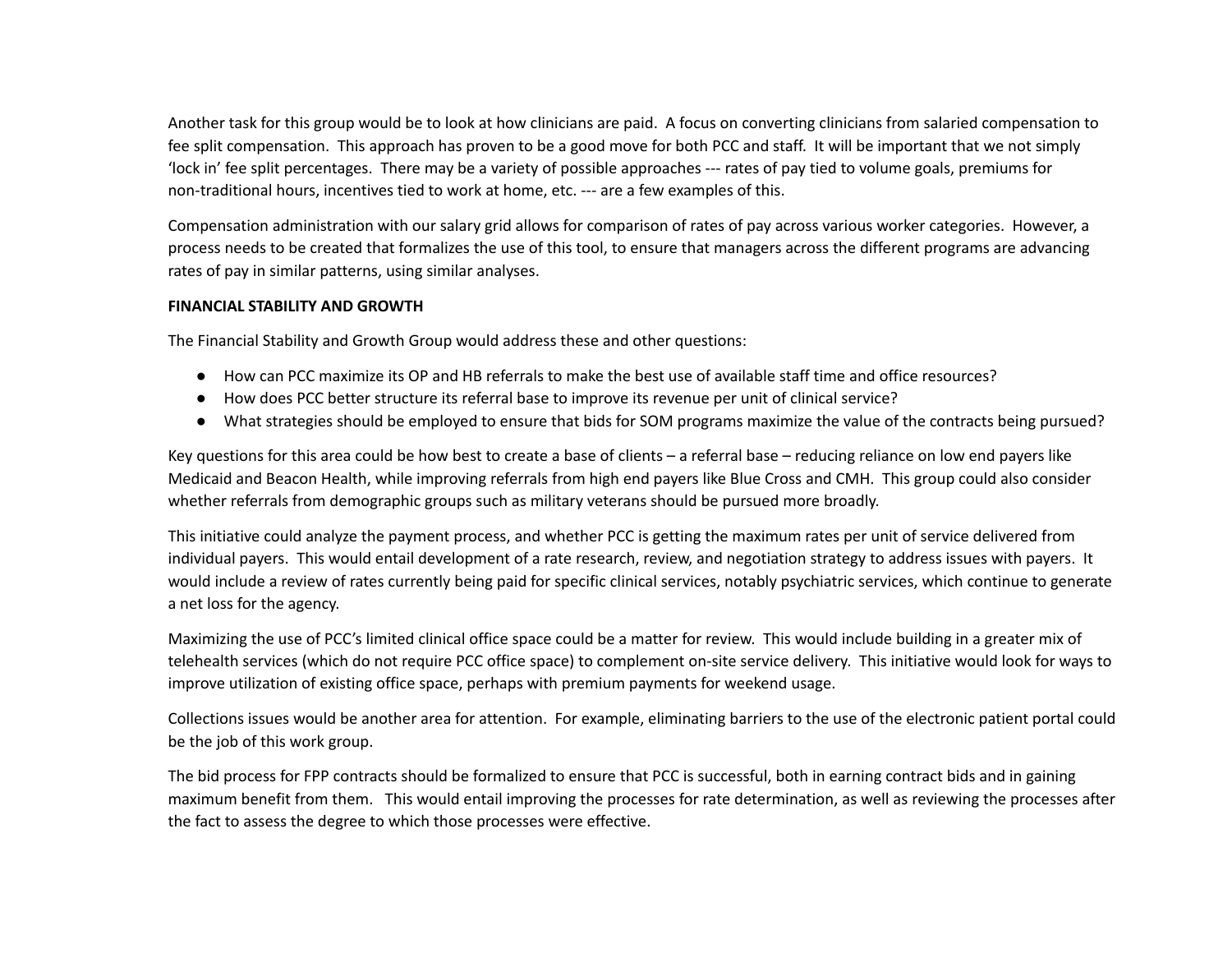### **LEADERSHIP AND CORPORATE STRUCTURE (revisions made 6/2021)**

This initiative would consist of members of the Executive Team, along with any staff invited by that group. The key questions will involve matters of a further structure, succession, and potential sale.

- How should PCC assess any offers to purchase; that is, what factors (financial and otherwise) will be determinative?
- Should PCC consider inviting selected staff to invest in the business, buildings, or both?
- Is there a strategy through which the owners might achieve their goals with a conversion of PCC to non-profit status?
- What is the status of current succession planning, and are such plans still viable?

### 4. **PROCESS TO DATE**

The Strategic Planning Committee has completed these steps.

- 1. Five (5) extensive brainstorming sessions between the following committee members; Lisa, Karen, Nancy, and Brian have been held and one (1) session with the Executive Team to develop this plan.
- 2. SWOT Assessment Survey was completed by staff and is compiled/summarized below. This information was utilized to identify some of the key initiatives. The Strategic Planning committee also completed a SWOT assessment session which helped to provide information below.

**Strength**s;( top 3).

- Flexibility of management
- Supportive agency
- Dedicated employees

# **Weaknesses: (top 3)**

- **●** Pay scale
- **●** Building structure good use of space
- **●** Staff turnover

# **Opportunities: (top 3)**

- **●** Group work, networking, collaboration
- **●** Expansion of current services (grant writing, teleconferencing, rate increases, use of weekends
- **●** More training for specialty areas